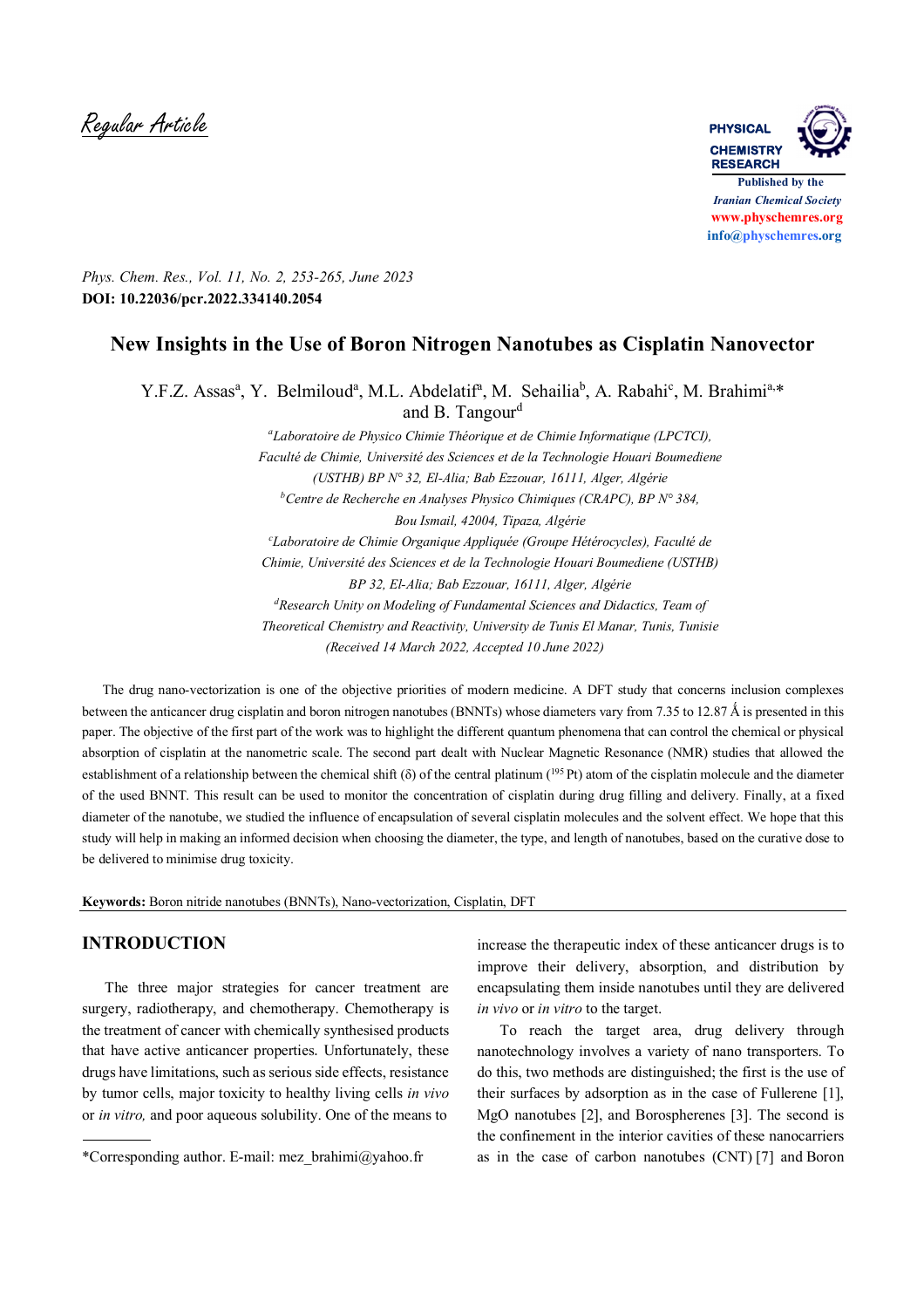Nitrogen (BNNT) [8].

 The choice of these nanocarriers in the field of health is rather delicate because of the controversy related to the problem of toxicity. Indeed, several elements must be taken into account for the use of these nanocarriers such as physicochemical properties and toxicity. BNNT has many interesting physico-chemical properties and low toxicity and has been extensively studied in the medical field in recent years. Studies have also shown that the encapsulation of cisplatin inside the BNNT forms a more stable complex compared to its adsorption on the surface of the BNNT. Hence, the choice of our study.

 The encapsulation of drugs in specially designed materials was widely used as a strategy that has helped to solve many pharmacological and therapeutic problems. Encapsulating drugs inside nanotubes and delivering them to the target ensures they are protected from any structural changes, thereby maintaining pharmacological activity even after it reaches the target [3-6]. The nanoscale drug delivery system is ideal if it is proven that it can drive the drug to the target, *e.g*., cancer cells, at the right dose. The rational design of drug delivery helps nanoscale systems evade renal clearance and drug absorption by the reticuloendothelial system. They accumulate in the tumor tissues due to the increased permeability and retention inside [7-9], and finally release the accumulated doses into the targeted cancer cells, thus resulting in reduced toxicity [10]. Over the past decades, the injection of nanoparticles has become a powerful tool for improving cancer treatment [11]. Cisplatin is one of the most widely used chemotherapeutic agents in the treatment of not only variable and malignant tumors but also cancers where cell apoptosis is induced *via* perturbation of DNA structures in the cellular core [12,13]. However, the clinical application of cisplatin has been compromised due to reduced efficacy, serious adverse effects, and unspecified interactions with healthy and tumor tissues [14-16]. Rapid renal clearance and poor drug distribution are the problems associated with using cisplatin in humans [17].

 The encapsulation of cisplatin may reduce its side effects on the kidneys, heart, and lungs [18,19]. Several studies have been conducted on the adsorption and encapsulation of cisplatin molecules in carbon nanotubes (CNTs) and boron nitride nanotubes (BNNTs) [20-25]. According to the computed adsorption energies, encapsulation of

pharmaceuticals inside nanotubes is preferable to adsorption of drugs outside of nanotubes [25]. In addition, the majority of the research is focused on the study of the confinement of a single molecule of cisplatin inside nanotubes of large diameters [26-32].

 Unlike CNTs, BNNTs show remarkably advanced electronic properties, chemical and thermal stability, resistance to oxidation at high temperatures, higher permeability to water, and better biocompatibility [36,37]. They are non-toxic to healthy tissues and the environment because they are chemically inert, and their structural stability renders them more suitable for medical applications such as drug carriers [33-38]. Ciofani *et al*. initiated the first set of biocompatibility tests on BNNTs. When the BNNTs were injected into rabbits (*in vivo*), they did not show any unfavorable or insignificant effects, thus their biocompatibility was confirmed [39,40]. In addition, tests of BNNTs on human cells showed that this type of nanotubes is non-cytotoxic and confirmed that the BNNTs are compatible with biomedical applications [34-37].

 The cisplatin encapsulation study in BNNTs with different diameters has been the subject of Molecular Dynamics calculations [26-27]. The first study examined the effect of chirality, nanotube composition, temperature, and diameter on the process of liberation of cisplatin molecules [26]. In this investigation, the diameters adopted were larger than those used in our study (greater than 12.87 Å). In another Molecular Dynamics work [24] authors were interested in the confinement of cisplatin inside the chair type (n, n) BNNTs of large diameters.

 This research is focused on sizes ranging of different diameters: between 11 and 23 Å. The majority of research using Molecular Dynamics is interested in the study of the confinement of cisplatin inside the nanotubes of large diameters while in our study we were interested in the study of the confinement of cisplatin inside BNNTs of smaller diameters, between 8 and 11.5 Å. Therefore, our DFT study will become a complementary study to the Molecular Dynamics investigations. In this work, we evaluate the distinctiveness of BNNTs. Initially, we were focused on calculating the range of diameters of the BNNTs that allow the confinement of a geometrically unmodified molecule of cisplatin, the weak interaction that facilitates its delivery into the blood, and its release at the targeted tumor cells. The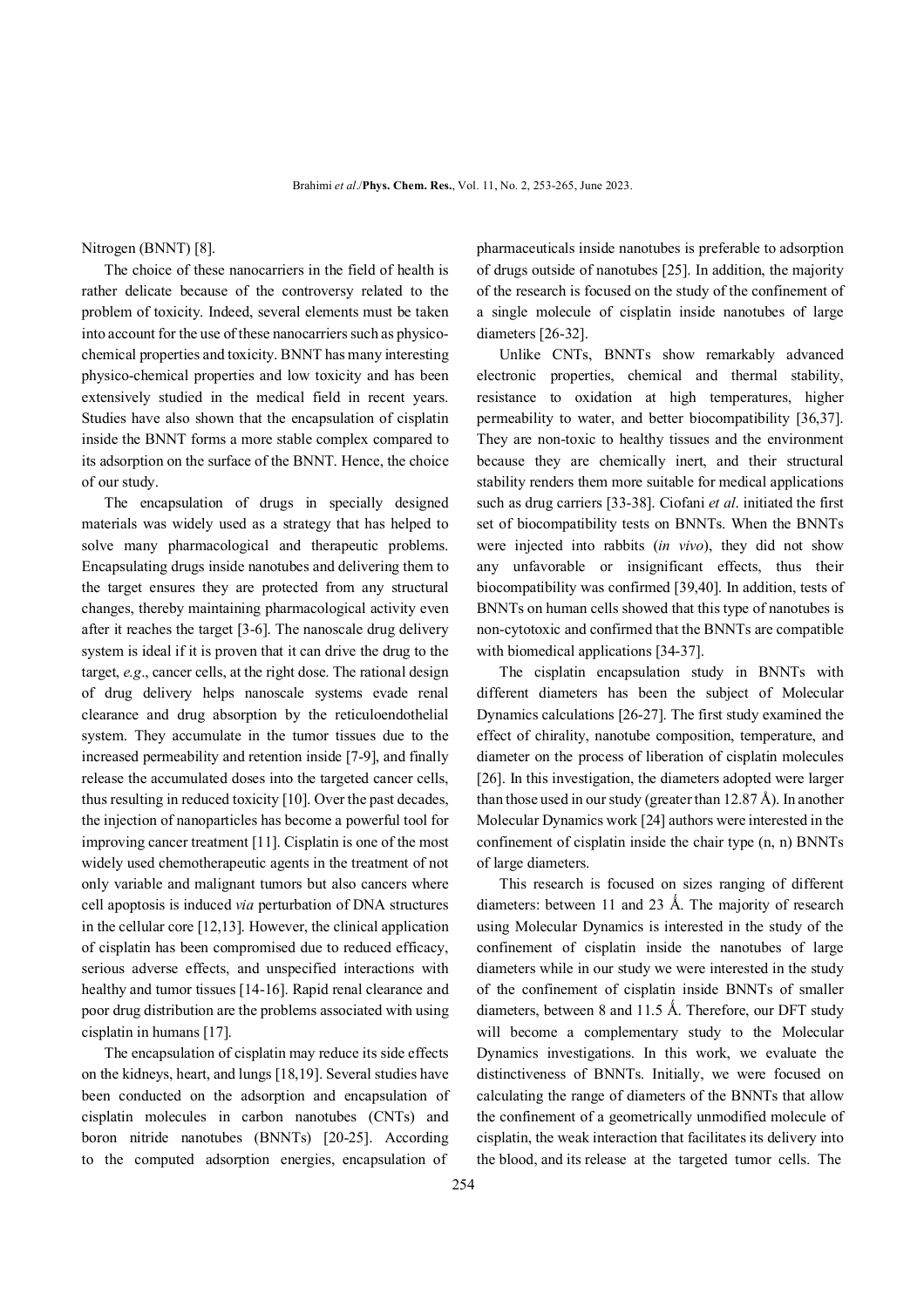objective of the first part of this study was to understand the different quantum phenomena that can occur during the chemical or physical absorption of cisplatin at the nanometric scale. Then, nuclear magnetic resonance (NMR) studies were carried out to demonstrate the relationship between the chemical shift ( $\delta$ ) of the central platinum ( $^{195}$  Pt) atom of the cisplatin molecule and the diameter of the BNNTs used for the confinement of cisplatin. This result can be used to monitor the concentration of cisplatin during drug delivery. Finally, at a fixed diameter of nanotube, we studied the influence of encapsulation of several cisplatin molecules on its geometry and stability. This study will help in making an informed decision when choosing the diameter, the type, and length of nanotubes, based on the curative dose to be delivered to minimise drug toxicity.

## **COMPUTATIONAL DETAILS**

 In the first step of this study, we generated BNNTs of several dimensions of type  $(n,0)$ :  $(9,0)$ ,  $(10,0)$ ,  $(11,0)$ ,  $(12,0)$ ,  $(13,0)$ ,  $(14,0)$  using the TubeGen3.4 software [41]. The diameters varied between 7.35 and 11.37 Å. In the second step, we test the effect of chirality on the stability and geometry of cisplatin using the (9,9) dimension with a diameter of 12.87 Å corresponding to the chirality (n, n). The choice of the dimension (9,9) was taken in an interval of diameters close to the previous nanotubes. The terminal atoms of boron nitride nanotubes are hydrogen atoms to saturate their valences. These BNNTs were developed by connecting 5 hexagonal cells along the axis of a cylinder. The length of the BNNTs was chosen such that all atoms of the cisplatin molecule were far from the edge atoms of the BNNTs so that the latter did not generate any perturbation on the system that was being studied (see Fig. 1). The bond distance between boron and nitride is 1.446 Å. The geometry of the cisplatin@BNNT complex (monomer, dimer, trimer, or tetramer models of cisplatin) was optimized using density functional theory (DFT) using the WB97XD [42] and CAM-B3LYP [43] functional and LANL2TZ (Los Alamos National Laboratory 2 Triple-Zeta) [44] as a basis set for the platinum (Pt) atom, and  $6-311++G^{**}$  as a basis set for all other atoms in the complex [45-46]. All calculations were carried out by using the Gaussian09 software [47].

The chemical shift of the central platinum atom of



**Fig. 1.** (a) Numbering of cisplatin; (b) Molecule of cisplatin confined inside the BNNT.

cisplatin  $\delta(^{195}Pt)$  was calculated for the cisplatin@BNNT complexes using the gauge-invariant atomic orbital (GIAO) theory  $[20,22,50]$ . Indeed, the K<sub>2</sub>PtCl<sub>4</sub> [51] molecule was optimised separately with the same basis set. All the values of  $\delta(^{195}Pt)$  were also referred to  $\delta(^{195}Pt)$  (K<sub>2</sub>PtCl<sub>4</sub>)

(-220.948 ppm). In our study, we used the following formula:

 $\Delta({}^{195}Pt)_{\text{cisplatin}\text{(}\partial B\text{NNT}} = \delta({}^{195}Pt)_{\text{cisplatin}\text{(}\partial B\text{NNT/GIAO}}$  - $\delta(^{195}Pt)$ (K2PtCl4)/GIAO

## **RESULTS AND DISCUSSIONS**

### **Confinement Energy**

 We optimized the geometry of the molecule to obtain a starting point that would allow us to locate any change in geometry induced by its confinement inside the nanometric hollow spaces of the BNNTs and CNTs. Initially, different orientations of the cisplatin confined within the BNNTs were tested. Cisplatin was introduced inside the BNNTs and placed in parallel or perpendicular, or inclined positions relative to the axis of the BNNTs. The most stable orientation, as determined by optimization of these various complexes, is that of cisplatin perpendicular to the axis of the BNNTs.

We started by examining the stability of the cisplatin@BNNT complexes in the monomer model of cisplatin, in several dimensions of the BNNTs, by analysing the variation in confinement energy [46-49] as shown below, this variation was determined from the difference in energy between the different states of the system.

```
E_{conf}(cisplatin@BNNT) = E(cisplatin@BNNT)[E(cisplatin)+ E(BNNT)]
```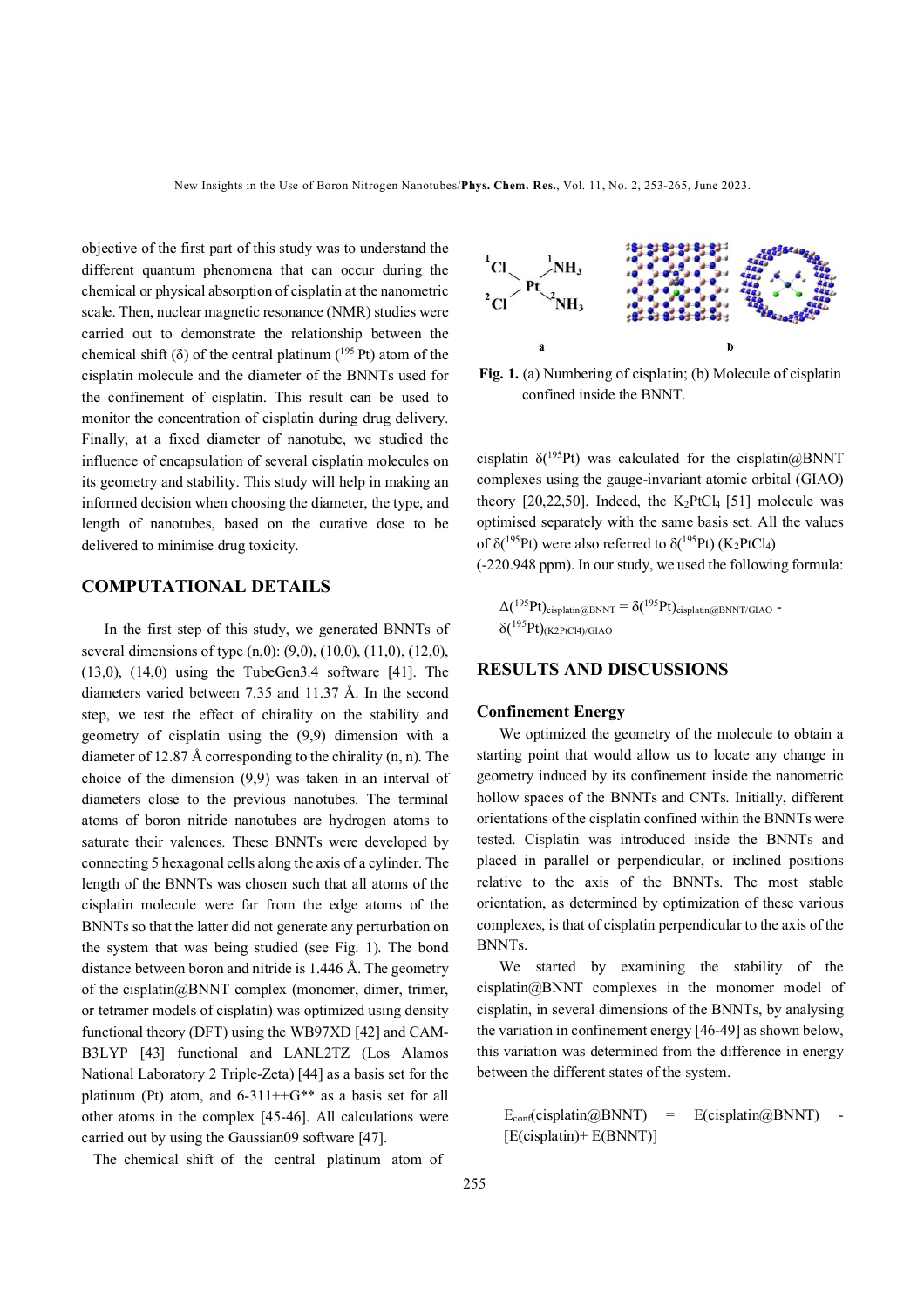| Nanotube | Diameter | CAM-B3LYP/6-311++G(p,d) | $WB97XD/6-311++G(p,d)$ |  |  |  |
|----------|----------|-------------------------|------------------------|--|--|--|
| (9,0)    | 7.35     | 458.72                  | 450.8                  |  |  |  |
| (10,0)   | 8.13     | 150.03                  | 145.9                  |  |  |  |
| (11,0)   | 8.85     | 130.92                  | 121.03                 |  |  |  |
| (12,0)   | 9.75     | 74.10                   | 52.3                   |  |  |  |
| (14,0)   | 11.37    | $-0.44$                 | $-2.3$                 |  |  |  |
| (9,9)    | 12.87    | $-6.39$                 | $-8.50$                |  |  |  |

Table 1. Confinement Energy (kcal mol<sup>-1</sup>) Obtained at the DFT/CAM-B3LYP and DFT/WB97XD Level, Where the Basis Sets  $6-311++G(d,p)$  is Used for the H, N, C, B, and Cl Atoms and LANL2DZ for Pt Atom. The Nanotube Diameter is Given in  $\AA$ 

 Calculated confinement energies of the encapsulated cisplatin molecule in the BNNTs it regrouped in Table 1. We noticed that both CAM-B3LYP and WB97XD showed practically similar results. We investigated the diameter at which we observed asymptotic behaviour in the interaction energy between the cisplatin molecule and the BNNT. Furthermore, we concluded that any tube with a diameter greater than 11.32 Å will have no pertinent influence on the stability and geometry of the cisplatin molecule. Next, we focused on the minimum diameter of the BNNT at which we observed a change of less than  $25$  kcal mol<sup>-1</sup> in the confinement energy that might represent a strong bond with a weak bond of the Van der Waals type. From Table 1, the minimum diameter was estimated to be approximately 10.75 Å. Among the BNNTs that were studied, only the nanotubes with dimensions of (9,0), (10,0), (11,0), (12,0), and (13,0) appeared to interact with cisplatin. We noticed that the cisplatin molecule changes its shape when it is encapsulated inside the BNNTs with diameters less than 10.75 Å. The cisplatin molecule was destroyed, with the detachment of an ammonia molecule, when it was placed in the BNNT with the narrowest (9,0) diameter. For diameters greater than 11.32 Å, we observed low stabilisation energies in the inclusion complex cisplatin $(a)$ BNNT (14,0) and cisplatin@BNNT  $(9,9)$ . This allowed for the release of this molecule from the nanotube due to stronger interactions with its target.

 Our results show that the diameter of the tube is associated with better stabilization of the cisplatin molecule

as well as the value of the confinement; these results are in agreement with the work resulting from Molecular Dynamics calculations [24].

 Several studies have shown [20] that the confinement energy depends on the dimensions of the nanotubes used, and that it takes an asymptotic value for the large values of these dimensions. This is due to the fact that in small systems, chemical interaction remains important but decreases with increasing nanotube dimensions while long-distance interactions, especially those of van der Walls, retain their influence.

### **Geometric Parameters**

 The experimental and calculated geometric parameters of the cisplatin@BNNT complexes are grouped in Table 2. In parentheses, we have mentioned the variety of these geometric parameters of the molecules in the encapsulated state compared with those of the molecules in the isolated state. The results showed that the values obtained from the calculated geometric parameters are close to the experimental ones. It was also noted that the values of the calculated bond lengths of cisplatin in the confined state inside the BNNTs of different diameters were lower than those of the cisplatin molecule in the isolated state.

 The resulting values of the geometric parameters of the cisplatin molecule in the cisplatin $@BNNT$  complexes, (9,9) and (14,0) were very close to the geometric parameters of the cisplatin molecule in the isolated state. This showed that the cisplatin molecule was not influenced by its confinement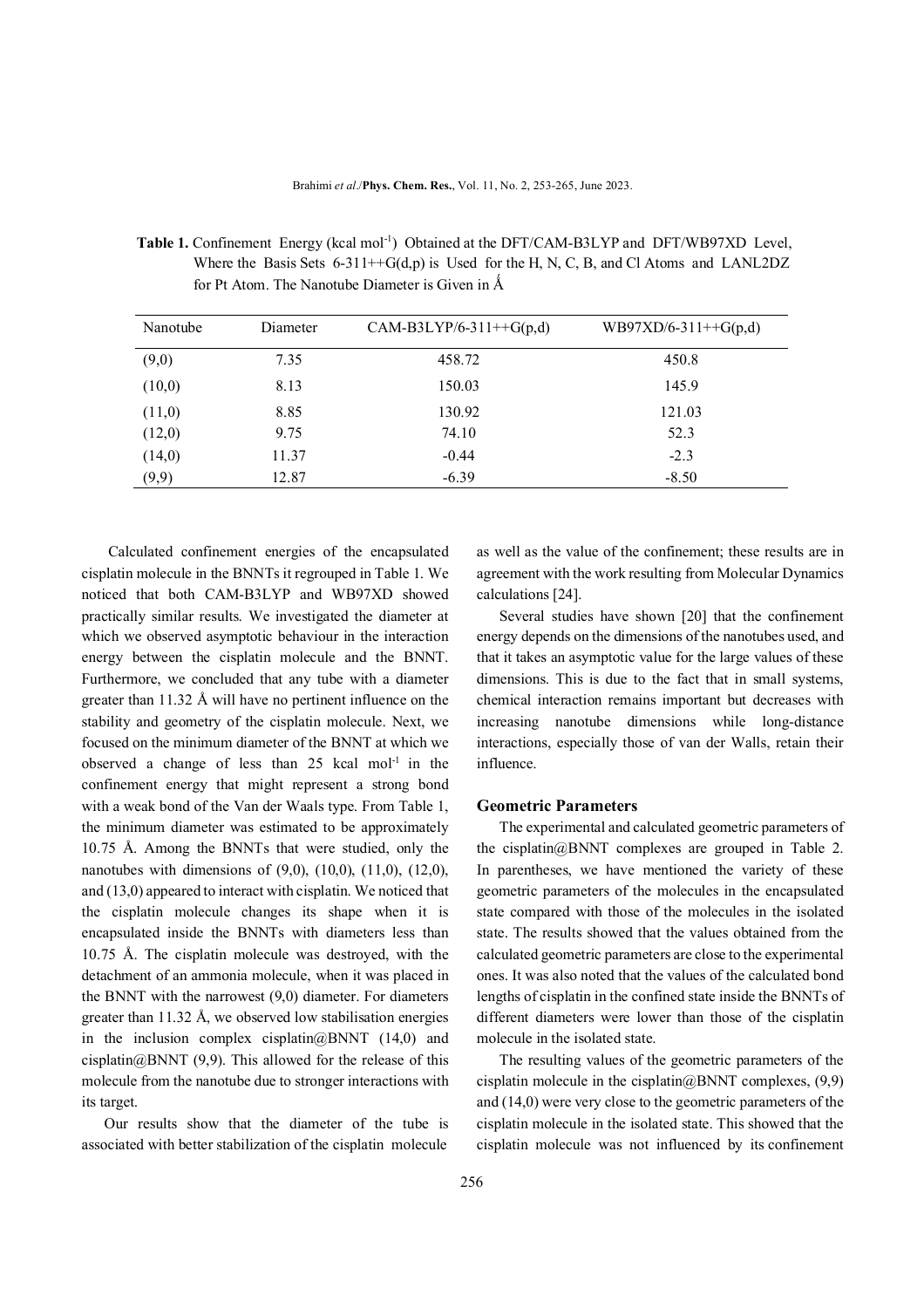New Insights in the Use of Boron Nitrogen Nanotubes/**Phys. Chem. Res.**, Vol. 11, No. 2, 253-265, June 2023.

**Table 2.** Calculated Geometric Parameters for the Cisplatin (Isolated and Encapsulated Inside the BNNTs). Exp refers to the Crystalline Phase. Theo the Solid-state Data. Bond Lengths are in Å; Bond and Dihedral Angles are in Degrees

|                           | Isolated cisplatin |                              | BNNT@cisplatin |             |           |           |           |           |           |           |
|---------------------------|--------------------|------------------------------|----------------|-------------|-----------|-----------|-----------|-----------|-----------|-----------|
| Geometric<br>parameters   | Cal*               | Theo<br>$[15]$               | Exp<br>$[49]$  | <b>BNNT</b> | (10,0)    | (11,0)    | (12,0)    | (13,0)    | (14,0)    | (9,9)     |
|                           |                    |                              |                | $\mathbf D$ | 8.13      | 8.85      | 9.75      | 10.30     | 11.37     | 12.87     |
| $Pt-N_1$                  |                    | 2.06                         | 2.05           |             | 2.07      | 1.94      | 2.06      | 2.08      | 2.11      | 2.11      |
|                           | 2.12               |                              |                |             | $(-0.02)$ | $(-0.08)$ | $(-0.03)$ | $(-0.02)$ | $(-.004)$ | $(-.004)$ |
| $Pt-N_2$                  | 2.12               |                              |                |             | 2.10      | 2.00      | 2.07      | 2.08      | 2.12      | 2.11      |
|                           |                    |                              |                |             | $(-0.01)$ | $(-0.06)$ | $(-0.02)$ | $(-0.02)$ | (0.00)    | $(-.001)$ |
| $Pt-Cl1$                  | 2.35               | 2.31                         | 2.32           |             | 2.33      | 2.45      | 2.26      | 2.28      | 2.37      | 2.35      |
|                           |                    |                              |                |             | $(-0.01)$ | (0.04)    | $(-0.04)$ | $(-0.03)$ | (0.008)   | (0.00)    |
| $Pt$ - $Cl2$              |                    |                              |                |             | 2.34      | 2.15      | 2.24      | 2.28      | 2.35      | 2.35      |
|                           | 2.35               |                              |                |             | $(-.004)$ | $(-0.08)$ | $(-0.04)$ | $(-0.03)$ | (0.00)    | (0.00)    |
| $Cl_1$ -Pt- $Cl_2$        | 95.8               |                              | 91.9           |             | 95.7      | 90.1      | 94.0      | 94.7      | 95.7      | 96.0      |
|                           |                    |                              |                |             | $(-.001)$ | $(-0.05)$ | $(-.018)$ | $(-0.01)$ | $(-.001)$ | (0.002)   |
| $N_1$ -Pt-Cl <sub>1</sub> |                    | $\blacksquare$               | 90.2           |             | 84.1      | 87.3      | 85.6      | 83.7      | 83.0      | 83.0      |
|                           | 84.0               |                              |                |             | (0.001)   | (0.039)   | (0.019)   | $(-.003)$ | $(-.011)$ | $(-.011)$ |
| $N_2-Pt-Cl_2$             |                    | $\qquad \qquad \blacksquare$ | 90.2           |             | 84.8      | 84.0      | 85.9      | 85.1      | 83.0      | 83.0      |
|                           | 84.5               |                              |                |             | (0.003)   | $(-.005)$ | (0.016)   | (0.007)   | $(-.017)$ | (0.017)   |
|                           |                    |                              |                |             | 179.9     | 177.4     | 176.9     | 178.1     | 179.5     | 179.8     |
| $Cl-Pt-Cl-N2$             | 180.0              |                              |                |             | $(-.001)$ | $(-.014)$ | $(-.017)$ | $(-0.01)$ | $(-.002)$ | $(-.001)$ |

\*Results obtained in our work \*\*In parentheses are given the differences in the geometric parameters of cisplatin between the molecules isolated and confined in BNNTs.

inside BNNTs of (9,9) and (14,0) dimensions. The geometric structure of cisplatin remains stable (protected or guarded). In addition, the bond lengths and the angles have changed during the confinement of cisplatin inside the BNNTs of dimensions (10,0), (11,0), (12,0), and (13,0). Indeed, the geometric structure of cisplatin confined inside BNNTs of dimensions (10,0), (11,0), (12,0), and (13,0) is modified, and therefore the anticancer therapeutic effect of cisplatin can no longer be carried out.

 This influence is on the boron atoms, not on the nitrogen atoms. The boron radii are substantially bigger than the nitrogen ones. For this reason, the interactions between the nanotube and the cisplatin molecule take place between the boron atom that constitutes the BNNT and the hydrogen atom  $(H)$  of  $(NH_3)$  and the chlorine  $(Cl)$  atom of the cisplatin

molecule. Atomic radius and Van der Waal radius expressed in Å for hydrogen, boron, and nitrogen atoms are (0.25; 1.20), (0.87; 1.92), and (1.00; 1.80) respectively.

The values of the atomic radii and Van der Waals of the atoms interacting with one other will be calculated in the following steps to determine the distinct interaction areas. We estimated the following descriptors to better understand the area of interaction:

- Descriptors used for detection of different areas of interaction between hydrogen and boron (Di,  $i = 1-4$ ):
	- Recovery  $(R_1) = Di [Ratm(H) + Ratm(B)]$  (1)
	- Recovery  $(R_2) = Di [Ratm(H) + Rvdw(B)]$  (2)
	- $Recovery (R<sub>3</sub>) = Di [Rvdw(H) + Ratm(B)]$  (3)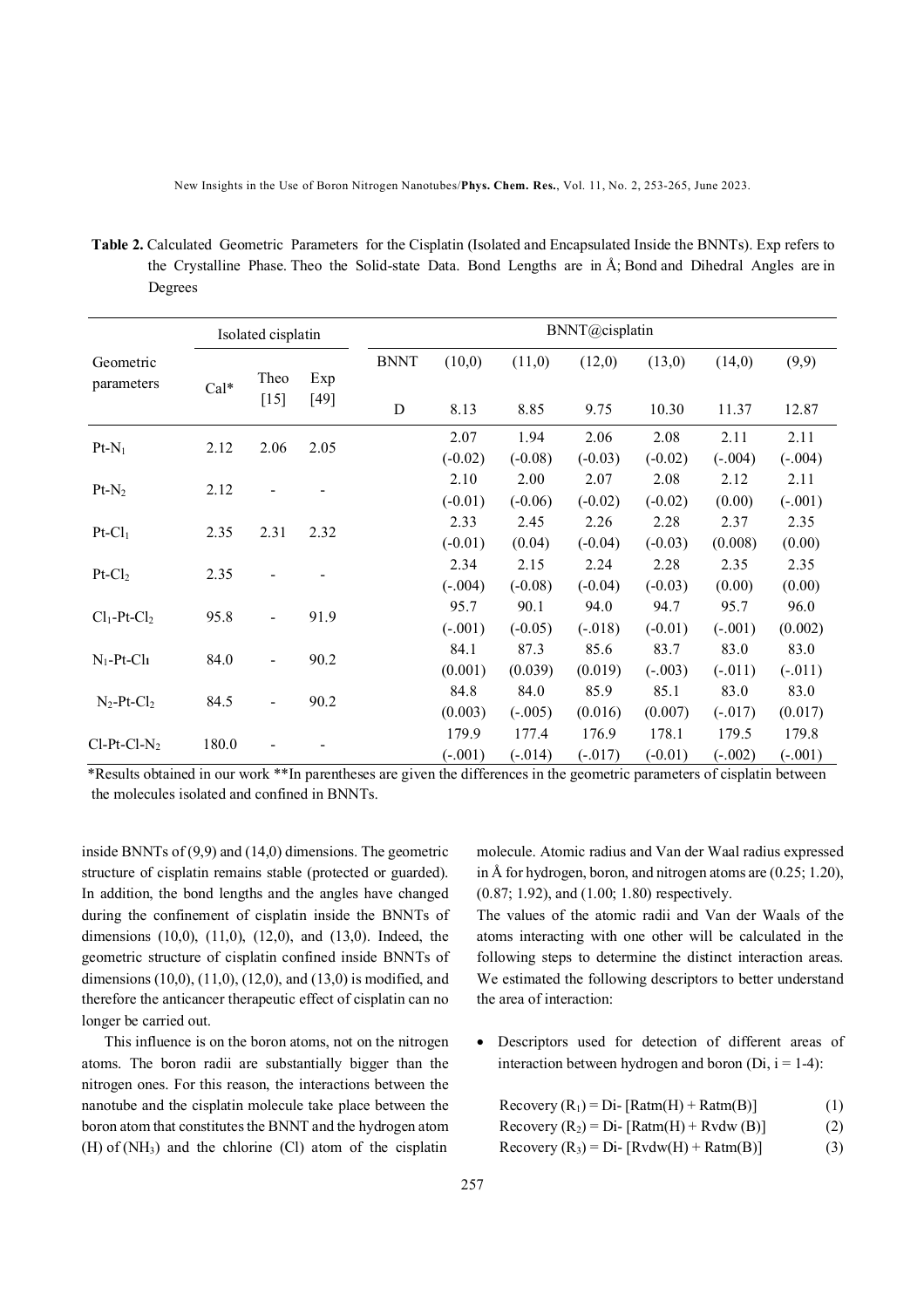$$
Recovery (R4) = Di - [Rvdw(H) + Rvdw(B)] \tag{4}
$$

 Descriptors used for detection of different areas of interaction between chlorine and boron (Di,  $i = 5-8$ ):

 $Recovery (R<sub>5</sub>) = Di- [Ratm(Cl) + Ratm(B)]$  (5)

$$
Recovery (R6) = Di- [Ratm(Cl) + Rvdw (B)]
$$
 (6)

 $Recovery (R_7) = Di - [Rvdw(Cl) + Ratm(B)]$  (7)

 $Recovery (R_8) = Di - [Rvdw(Cl) + Rvdw(B)]$  (8)

 For each diameter of a nanotube, we detect the first negative value, indicating the presence of an interaction between the cisplatin molecule and the BNNT. Positive values indicate the absence of interactions. These descriptors are summarized in Table 3 and depicted in Figs. 2 and 3. The space delimited by the atomic and van der Waals radii versus the diameter Di of each BNNT examined is depicted in Fig. 2.

 According to Figs. 2 and 3, which shows the variation in the distances between the Ratm, RvdW of Cl, H of the Cisplatin molecule and Ratm, RvdW of Boron of BNNT as a function of the diameter of the BNNTs; there are 3 different areas of interaction:

**(i)** Chemical interaction area between 8.06 and 8.85 Å: There is a strong overlap between:

- The atomic radius of hydrogen and the van der Waals radius of boron  $(R_2)$  and between the

 Van der Waals radius of hydrogen and the atomic radius of boron  $(R_3)$ .

- The atomic radius of chlorine and the Van der Waals radius of boron  $(R<sub>6</sub>)$  and between the van der Waals radius of chlorine and the atomic radius of boron  $(R<sub>7</sub>)$ .

- The Van der Waals radius of hydrogen and the Van der Waals radius of boron  $(R_4)$  and between the Van der Waals radius of chlorine and the Van der Waals radius of boron  $(R_8)$ All these interactions occur in cisplatin $@$ BNNT systems of diameters 8.06, 8.85, and 9.75 Å of dimensions (10,0), (11,0), and (12,0) respectively. Furthermore, the formation of strong hydrogen bonds is observed at these dimensions (10,0), (11,0), and (12,0). The geometric parameters (bonds, angles) of the cisplatin molecule are modified therefore the geometric structure is modified, and therefore these cisplatin $@BNNT$  systems of dimensions (10,0), (11,0) and (12,0) are unstable.

**(ii)** Physical interaction area between 9.8 and 11.15 Å:

 There is an overlap between Van der Waals rays; RvdWH and RvdW B which is (R4), between RvdWCl and RvdWB which is (R8) which form in cisplatin $@BNNT$  systems with a diameter greater than 9.8 Å and less than 11.15 Å like that of dimension (13,0) with a diameter of 10.3 Å. In addition, moderate hydrogen bond formation is observed, as in the case of cisplatin@BNNT with dimensions  $(13,0)$  and  $(7,7)$  [25] and diameters of 10.3 and 10 Å respectively. The geometric

**Table 3.** Descriptors Ri (i = 1 - 4) of the Encapsulated Cisplatin Position Inside BNNTs *Versus* the Distance Between Hydrogen and Boron Atoms and Descriptors Ri  $(i = 5-8)$  for the Distance Between Chlorine and Boron Atoms

| Dimension | Diameter | $B-H$      | BNNT@cisplatin |                |         |         |             |       | BNNT@cisplatin |         |         |
|-----------|----------|------------|----------------|----------------|---------|---------|-------------|-------|----------------|---------|---------|
|           | (Å)      | $\rm(\AA)$ | $R_1$          | R <sub>2</sub> | $R_3$   | $R_4$   | B-Cl<br>(Å) | $R_5$ | $R_6$          | $R_7$   | $R_8$   |
| (10, 0)   | 8.13     | 2.02       | 0,9            | $-0.15$        | $-0.05$ | -1.1    | 2.65        | 0.78  | $-0.27$        | $-0.02$ | $-1.07$ |
| (11,0)    | 8.85     | 2.15       | 1.03           | $-0.02$        | 0.08    | $-0.97$ | 2.73        | 0.86  | $-0.19$        | 0.06    | $-0.99$ |
| (12,0)    | 9.75     | 2.49       | 1.37           | 0.32           | 0.42    | $-0.63$ | 2,89        | 1.02  | $-0.03$        | 0.22    | $-0.83$ |
| (13,0)    | 10.30    | 2.7        | 1.58           | 0.53           | 0.63    | $-0.42$ | 3.21        | 1.34  | 0.29           | 0.54    | $-0.51$ |
| (14,0)    | 11.37    | 3.30       | 2.18           | 1.13           | 1.23    | 0.18    | 3.8         | 1.93  | 0.88           | 1.13    | 0.08    |
| (9,9)     | 12.87    | 3.85       | 2.73           | 1.68           | 1.78    | 0.73    | 4.2         | 2.33  | 1.28           | 1.53    | 0.48    |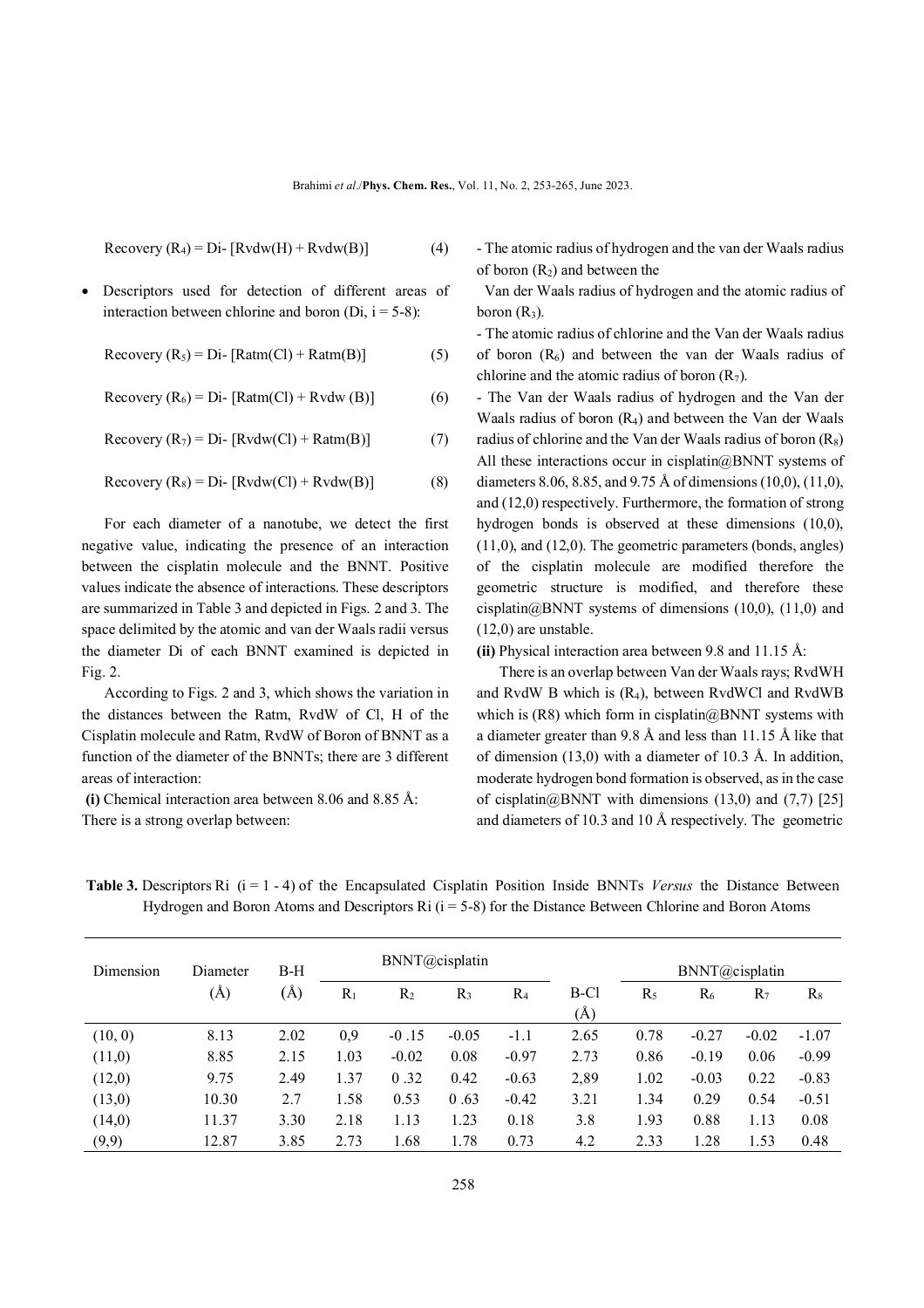

**Fig. 2.** Schematic positions of the atomic and/or Van der Waals radii of boron.

parameters of encapsulated cisplatin at this diameter interval are maintained stable and unmodified.

**(iii)** No interaction area(greater than 11.20 Å):

The diameters of the cisplatin $@BNNT$  systems in this area are greater than 11.20 Å like the cisplatin $@$ BNNT systems of diameters 11.37, 12.87 Å for the dimensions (14,0), and (9,9), respectively. In this area, we notice that there is no overlap between the rays  $(R_2, R_3, R_4, R_5, R_6, R_7)$ and  $R_8$ ), and all the values are positive. The geometric parameters of the encapsulated cisplatin molecule are maintained, and conserved, and the cisplatin molecule is very stable in this area. For this purpose, the dimension (9,9) seems to be the perfect size for the transport of several



**Fig. 3.** Variation of Van der Waals radius and atomic radius of boron (B) and Hydrogen (H) and chlorine (Cl) of the cisplatin molecule within the BNNTs

molecules. Therefore, for the rest of our work, it is the dimension that will be taken into account.

 According to these results, such strong interactions between Cisplatin and nanotubes are not favorable in cisplatin delivery these imply that the structure, the geometric parameters of Cisplatine are modified, and the desorption could be difficult it will extend the recovery time as in the case of the Chemical interaction area and the physical interaction area.

No interaction area is the most favorable in cisplatin delivery, hence the choice of the BNNT (9.9) of the study of the following part; Cisplatin molecules stacking.

#### **Cisplatin Molecules Stacking**

 Geometries of perpendicular stacked cisplatin molecules, dimer, trimer, and tetramer models confined inside the BNNT (9,9), were optimized and examined in this part of the study. The results showed excellent similarity with that of X-ray diffraction (DRX) [52,53], as indicated in Fig. 4. The geometric structure of the dimer, trimer, and tetramer models of cisplatin was characterised by superimposing stacks of cisplatin molecules and the optimisation of the systems was oriented to a coplanar arrangement. A distance of 3.32 Å between Pt….Pt, and a similar distance of 3.33 Å between NH2-H….Cl was being found and used for theoretical and experimental investigations [22,52,53], respectively (see Fig. 4). We noticed that the values of the geometric parameters (bonds and angles) of the internal structures of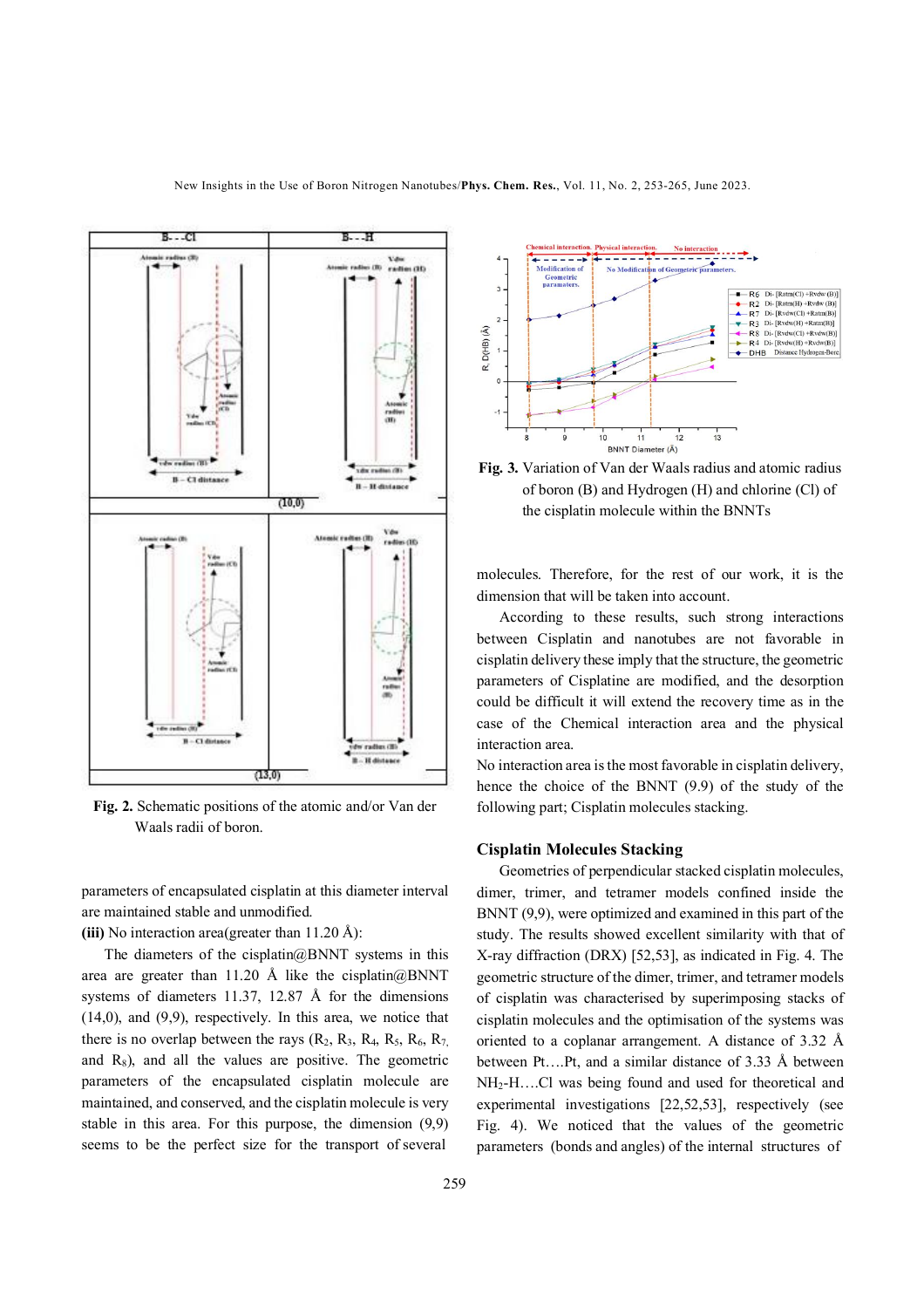



**Fig. 4.** Geometric parameters of the monomer, dimer, trimer, and tetramer clusters of cisplatin confined within the BNNT (9,9).

each cisplatin molecule dimer in the isolated state and confined state inside the BNNT (9,9) were the same. Moreover, they were very close to the values of the

experimental geometric parameters of the dimer complex. In the trimer and tetramer models, we noticed that the theoretical and experimental values of the distances between Pt….Pt, and NH2-H….Cl is very similar. From the distance of 3.322 Å between the two platinum atoms perpendicularly stacked, we estimated that the maximum linear density is of the order of 2424 (molecules/1 μm) length of the BNNT (9,9) which corresponds to a linear density of  $1.21 \times 10^{-18}$  (g/1 µm) length of the BNNT (9,9). This maximum linear density was found to be much higher than that of CNTs that was of the order of 1588 (molecules/1 $\mu$ m) length of CNT (9,9) with a corresponding linear density of  $7.9 \times 10^{-19}$  (g/1 µm) length of CNT (9,9) [22]. Several studies have shown that BNNTs are the best candidates for drug delivery [25-29,37-38,40]. In this study, we have compared the impact of the confinement of several cisplatin molecules on the stability of the complexes in two types of nanotube, CNT and BNNT (9,9).

 The confinement energies of monomer, dimer, trimer, and tetramer models of cisplatin within the BNNTs and CNTs of dimensions (9,9) are shown in Fig. 5. The variation in the confinement energy depended on the number of cisplatin molecules confined inside the BNNTs and CNTs (Fig. 5). The increase in the number of cisplatin molecules perpendicularly stacked (dimer, trimer, and tetramer) and confined inside the BNNTs and CNTs (9,9), respectively, led



**Fig. 5.** Confinement energy as a function of the number of cisplatin molecules confined inside the CNTs and BNNTs (9,9).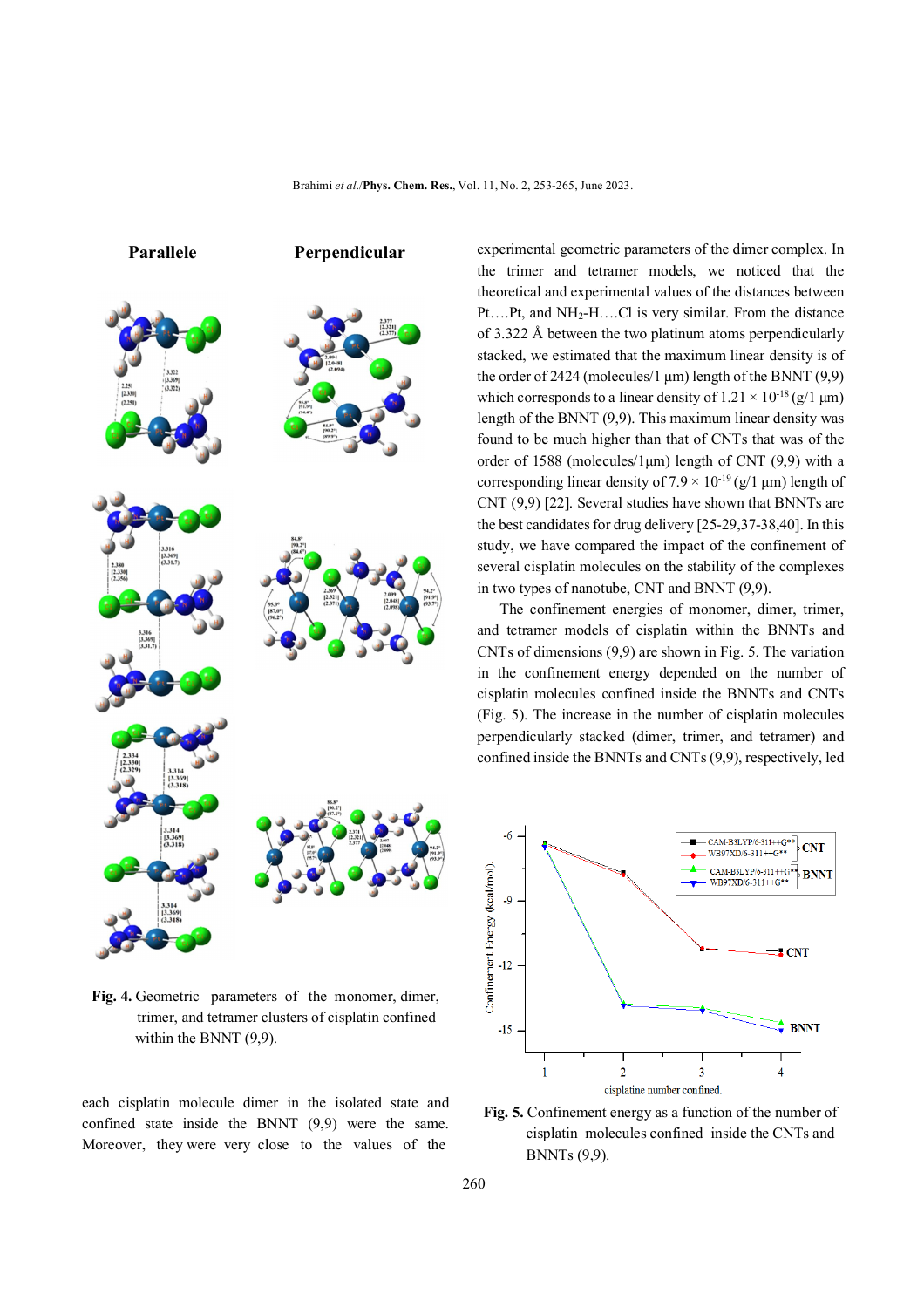to a decrease in the confinement energy. In addition, these curves indicate that the confinement energy is more stabilised in the BNNTs than in CNTs. This result shows that the BNNTs are promising vectors that allow drug delivery to the target and protect the geometric structure of the cisplatin molecule. Moreover, this result is in perfect agreement with that of several previously published studies. These studies have confirmed that BNNTs are appropriate for drug encapsulation and other applications in nanomedicine; because of their high solubility in aqueous solution [27,54], biocompatibility, and non-toxicity to living cells [55,57]. Their chemical inertness and structural stability are evident from several theoretical studies on drug molecules encapsulated in the BNNTs [56]. Consequently, the side effects and toxicity of drug molecules might be reduced.

### **Solvent Effect**

There are several solvation methods such as Solvent Model Density (SMD). It remains relatively recent compared to other techniques of the continuum model. However, we used the polarizable continuum model (PCM) which is widely used just to access order of magnitude of solvation effects.

 We used the PCM Model, the values of the confinement energy under the effect of the solvent water (value in the gaseous state) for cisplatin $@CNT (9,9)$  and cisplatin@BNNT  $(9,9)$  are -6.57 (-6.32) kcal mol<sup>-1</sup> and  $-44.15$  ( $-6.4$ ) kcal mol<sup>-1</sup> respectively. We note the solvent (water) has no effect on the stability of the cisplatin $@CNT$ system (9,9). However, the value of the confinement energy of cisplatin inside the BNNT of dimension (9,9) under the effect of the solvent (water) decreases a lot and the system stabilizes more. Indeed, the solvent (water) is a stabilizing agent because it improves the stability of the cisplatin@BNNT (9,9).

 Through this comparison, the type of nanotube between BNNT  $(9,9)$  and CNT  $(9,9)$ , BNNT  $(9,9)$  is considered to be the best nanovector and the best suited; in addition, it is biocompatible to transport the cisplatin to its target [31-32]. The stability of cisplatin was studied in the literature [27] using complexation free energies, which revealed that BNNT is more appropriate for encapsulation than CNT due to its higher solubility in aqueous solution. This study reveals also that cisplatin@BNNT was a more water-soluble species [27].

### **Platinum Chemical Shift Displacement δ(<sup>195</sup>Pt)**

 The main factors that influence chemical shift are electron density, electronegativity of the nearby groups, and anisotropy of the induced magnetic field. Based on these factors, we examined the influence of BNNTs of various diameters on the chemical shift of the central Pt atom in the cisplatin molecule. The corresponding results were compared to those for potassium tetrachloroplatinate  $(K_2PtCl_4)$  that is a common reference for all researchers who use NMR [48].

The chemical shift of platinum  $\delta(^{195}Pt)$  in the confined cisplatin molecules in each dimension of the BNNTs is shown in Fig. 6. These results show that the curve of the chemical shift of platinum  $\delta$ <sup>(195</sup>Pt) has the same shape as the curve of confinement energy. We noticed that as the diameter of the BNNTs increased, the value of the chemical shift of platinum decreased. This phenomenon is directly related to the confinement of the cisplatin molecules. We also noticed an asymptotic behaviour above the dimension of (14,0), when there was no interaction between the BNNTs and cisplatin. We concluded that  $\delta(^{195}Pt)$  is correlated with the diameter of the BNNTs. Moreover, the confinement energy and  $\delta^{(195)}$ Pt) curve are identical in form. Therefore, in the case of the monomer model, a linear correlation between these two curves is obtained by the following equation:

$$
E_{\text{conf}} = 0.1788\delta(^{195}\text{Pt}) + 72.870
$$
 with  $R^2 = 0.998$ .



**Fig. 6.** Confinement energy and chemical shift  $\delta(^{195}Pt)$  as a function of the diameter of BNNTs.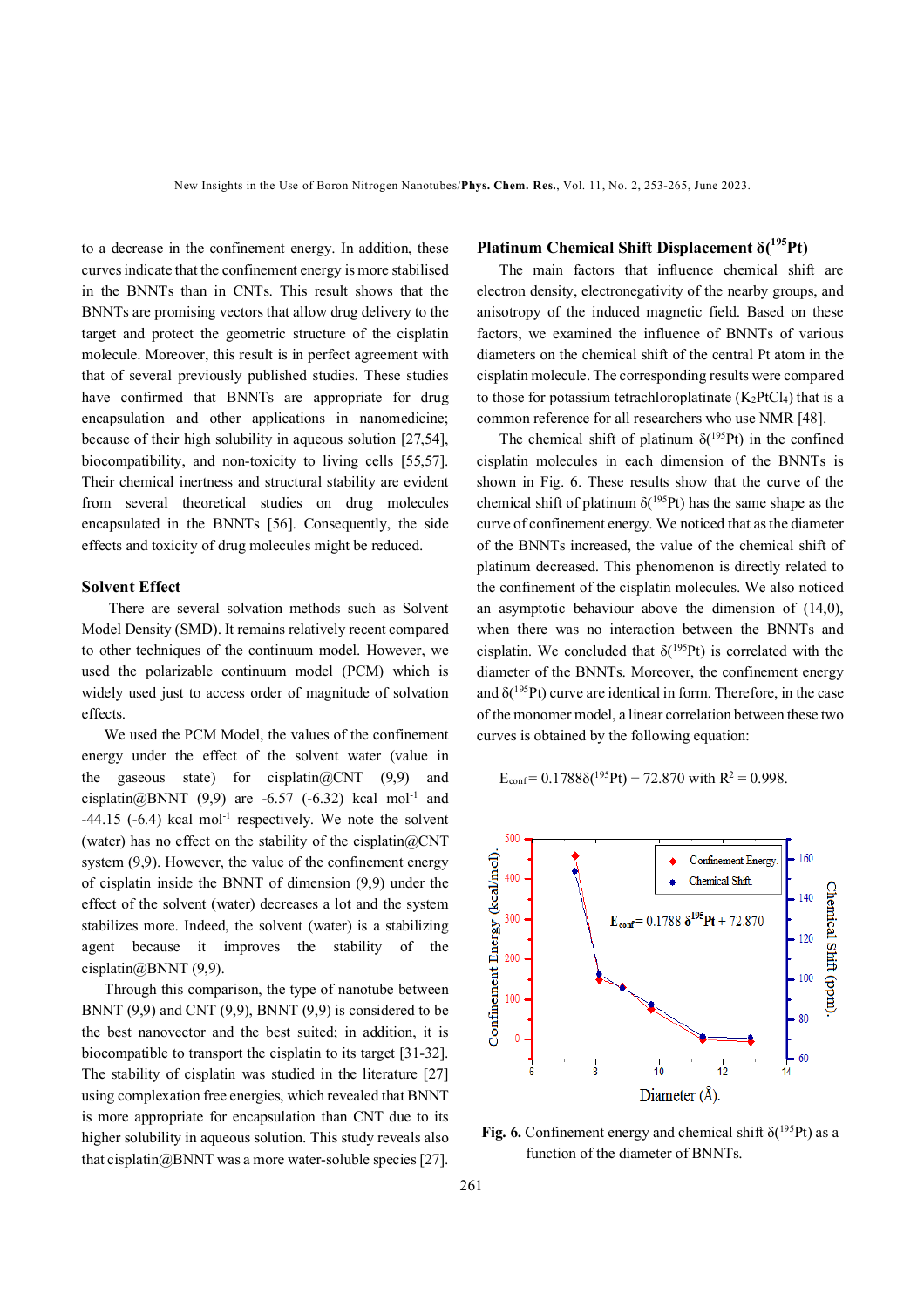## **CONCLUSIONS**

 Our results confirm that the confinement energy and stability of the cisplatin@BNNT complexes depend on the diameter of the BNNTs. The results show that none of the BNNTs with diameters greater than 11.32 Å had an influence on the geometry of cisplatin molecules. Our results also show that the confinement of cisplatin molecules in the dimer, trimer, and tetramer models was not influenced by their geometric structure within the BNNT (9,9). This study shows that the greater the number of cisplatin molecules confined inside the CNTs and BNNTs, the more stable is the confinement energy in the BNNTs as compared with that in the CNTs. Therefore, BNNTs are promising vectors that allow drug delivery to the target and protect the geometric structure of the cisplatin molecules. As a result, the side effects and toxicity of these molecules might be reduced. Additionally, we showed that the calculated values of the chemical shift of platinum  $\delta(^{195}Pt)$  can have two advantages. The first advantage is the possibility of detecting the quantity of the drug introduced into each BNNT by measuring the signal intensity of  $\delta(^{195}Pt)$  using NMR. Second, the values of the chemical shift of Pt  $\delta(^{195}Pt)$  depend on the diameters of the nanotubes; therefore, it can be used to estimate the diameters of the nanotubes occupied by the drug.

### **REFERENCES**

- [1] Yang, Y.; Sun, A.; Gu, W., Sensing behavior of pristine and doped C70 fullerenes to mercaptopurine drug: a DFT/TDDFT investigation. *Struct. Chem.* **2021**, *32*(1), 457-468. DOI: 10.1007/s11224-020-01651-4.
- [2] Xu, X.; Wang, W.; Zhang, J.; Derakhshandeh, M., Methylphenidate drug adsorption on the pristine magnesium oxide nanotubes; a computational study. *Computational and Theoretical Chemistry.* **2021**, *1203*, 113351. DOI: 10.1016/ j.comptc.2021.113351
- [3] Luo, Q.; Gu, W., Novel borospherenes as cisplatin anticancer drug delivery systems. *Molecular Physics.*  **2020**, *118*(23), e1774088. DOI: 10.1080/ 00268976.2020.1774088.
- [4] Guven, A.; Villares, G. J.; Hilsenbeck, S. G.; Lewis,

A.; Landua, J. D.; Dobrolecki, L. E.; Wilson, L. J.; Lewis, M. T., Carbon nanotube capsules enhance the *in vivo* efficacy of cisplatin. *Acta. Biomater.* **2017**, *58*, 466-78. DOI: 10.1016/j.actbio.2017.04.035.

- [5] Taylor, A.; Lipert, K.; Krämer, K.; Hampel, S.; Füssel, S.; Meye, A.; Klingeler, R.; Ritschel, M.; Leonhardt, A.; Büchner, B.; Wirth, M. P., Biocompatibility of iron filled carbon nanotubes *in vitro*. *J. Nanosci. Nanotechnol.* **2009**, *9*, 5709-16. DOI: 10.1166/ jnn.2009.1224.
- [6] Wheate, N. J., Nanoparticles: the future for platinum drugs or a research red herring. *Nanomedicine*. **2012**, *7*, 1285-7. DOI: 10.2217/nnm.12.108.
- [7] Guven, A.; Rusakova, I. A.; Lewis, M. T.; Wilson, L. J., Cisplatin@US-tube carbonnanocapsules for enhanced chemotherapeutic delivery. *Biomaterials*. **2012**, *33*, 1455-61. DOI: 10.1016/ j.biomaterials.2011.10.060.
- [8] Nojini, Z. B.; Yavari, F.; Bagherifar, S., Preference prediction for the stable inclusion complex formation between cucurbit  $[n = 5-7]$  urils with anticancer drugs based on platinum(II): Computational study. *J. Mol. Liquids.* **2012**, *166*, 53-61. DOI: 10.1016/ j.molliq.2011.11.014.
- [9] Fang, J.; Nakamura, H.; Maeda, H., The EPR effect: Unique features of tumor blood vesselsfor drug delivery, factors involved, and limitations and augmentation of the effect. *Adv. Drug. Deliv. Rev.* **2011**, *63*, 136-51. DOI: 10.1016/j.addr.2010.04.009.
- [10] Hughes, G. A., Nanostructure-mediated drug delivery. *Nanomed.: Nanotech. Biol. Med.* **2005**, *1*, 22-30. DOI: 10.1016/j.nano.2004.11.009.
- [11] Jia, N.; Lian, Q.; Shen, H.; Wang, C.; Li, X.; Yang, Z., Intracellular delivery of quantum dotstagged antisense oligodeoxynucleotides by functionalized multiwalled carbon nanotubes. *Nano. Lett.* **2007**, *7*, *10*, 2976-2980. DOI: 10.1021/nl071114c.
- [12] Rosenberg, B.; VanCamp, L.; Trosko, J. E.; Mansour, V. H., Platinum compounds: A new class of potent antitumour agents. *Nature*. **1969**, *222*, 385-386. DOI: 10.1038/222385a0.
- [13] Trzaska, S., Cisplatin. *Chem. Eng. News.* **2005**, *83*, *25*, 52. DOI: 10.1021/cen-v083n025.p052.
- [14] Lippard, S. J., Chemistry and molecular biology of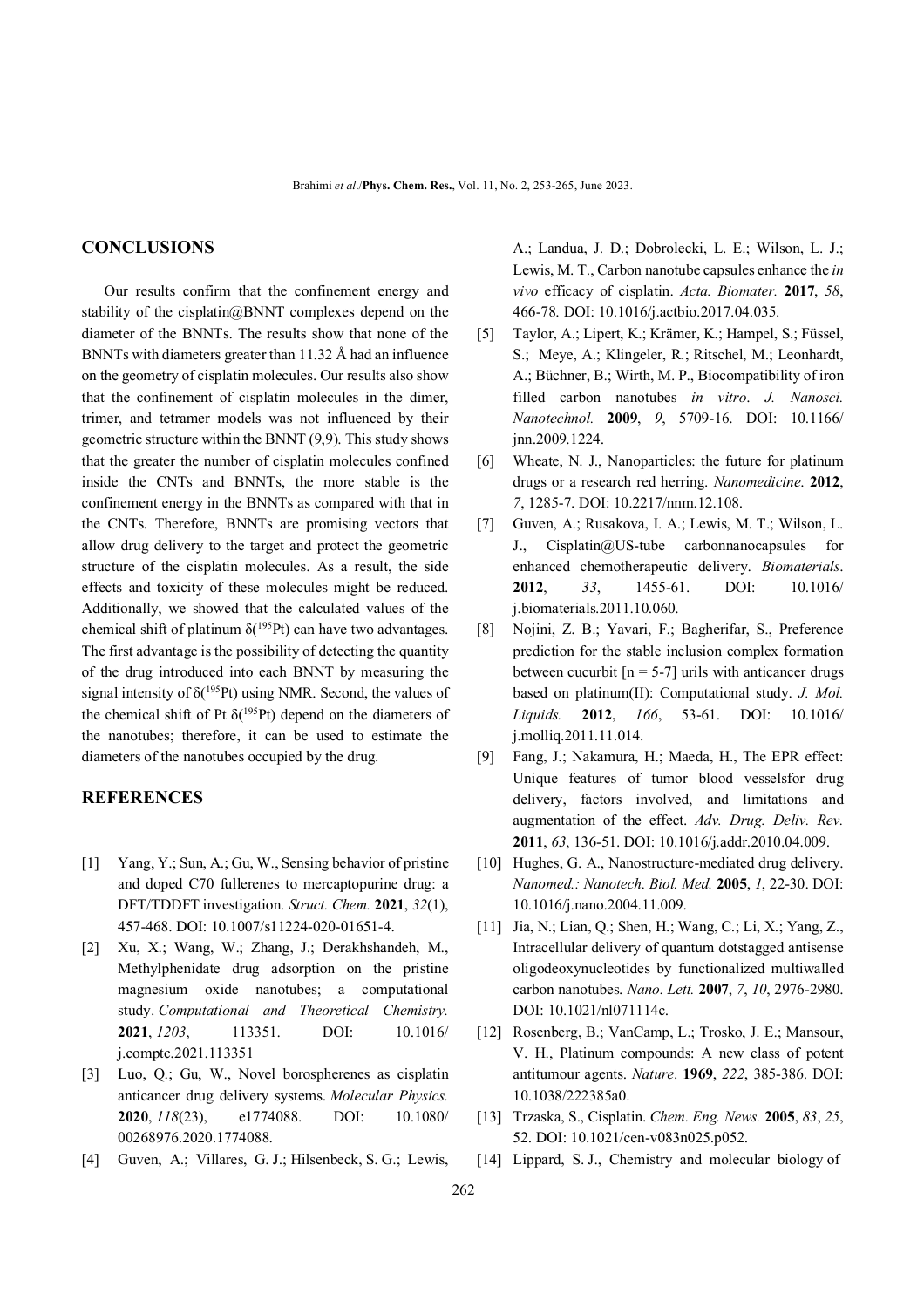New Insights in the Use of Boron Nitrogen Nanotubes/**Phys. Chem. Res.**, Vol. 11, No. 2, 253-265, June 2023.

platinum anticancer drugs. *Pure Appl. Chem.* **1987**, *59*, 731-42. DOI: 10.1351/pac198759060731.

- [15] Chválová, K.; Brabec, V.; Kaspárková, J., Mechanism of the formation of DNA-proteincross-links by antitumor cisplatin. *Nucleic Acids Res.* **2007**, *35*, 1812- 21. DOI: 10.1093/nar/gkm032.
- [16] Guo, S.; Wang, Y.; Miao, L.; Xu, Z.; Lin, C. M.; Zhang, Y., *et al*., Lipid-coated Cisplatin nanoparticles induce neighboring effect and exhibit enhanced anticancer efficacy. *ACS Nano*. **2013**, *7*, 11, 9896- 9904. DOI: 10.1021/nn403606m.
- [17] Baik, M. H.; Friesner, R. A.; Lippard, S. J., Theoretical study of cisplatin binding to purinebases: Why does cisplatin prefer guanine over adenine? *J. Am. Chem. Soc.* **2003**, 125, *46*, 14082-14092. DOI: 10.1021/ja036960d.
- [18] Isnard-Bagnis, C.; Moulin, B.; Launay-Vacher, V.; Izzedine, H.; Tostivint, I.; Deray, G., Anticancer druginduced nephrotoxicity. *Néphro. Thérap.* **2005**, *1*, 2, 101-114. DOI: 10.1016/ j.nephro.2004.12.001.
- [19] Yao, X.; Panichpisal, K.; Kurtzman, N.; Nugent, K., Cisplatin nephrotoxicity: A review. *Am. J. Med. Sci.*  **2007**, *334*, 115-24. DOI: 10.1097/ MAJ.0b013e31812dfe1e.
- [20] Djitli, W.; Abdelatif, M. L.; Belmiloud, Y.; Abdeldjebar, H.; Brahimi, M.; Tangour, B., H<sup>2</sup> storage by confinement inside germanium nanotubes. *Superlattices and Microstructures.*  **2018**, *122*, 596-607. DOI: 10.1016/ j.spmi.2018.06.040.
- [21] Mantri, Y.; Baik, M. -H.; Computational Studies: Cisplatin. In: Scott RA, Editor. Encyclopedia of Inorganic and Bioinorganic Chemistry. Chichester, UK: John Wiley & Sons, Ltd.; **2011**.
- [22] Hosni, Z.; Bessrour, R.; Tangour, B., 195Pt Chemical shift ability to control the antitumor drug cisplatin encapsulated into carbon nanotubes: A theoretical study. *J. Comp. Theor. Nanosci.* **2014**, *11*, 318-23. DOI: 10.1166/jctn.2014.3354.
- [23] Mejri, A.; Vardanega, D.; Tangour, B.; Gharbi, T.; Picaud, F., Encapsulation into carbon nanotubes and release of anticancer Cisplatin drug molecule. *J. Phys. Chem. B.* **2015**, *119*(2), 604-611. DOI: 10.1021/jp5102384.
- [24] Bentin, J.; Duverger, E.; Picaud, F., Influence of nanotube section on carboplatin confinement. *J. Mol. Model.* **2019**, *25*(72). DOI: 10.1007/s00894-019-3965 z.
- [25] Mahdavifar, Z.; Moridzadeh, R., Theoretical prediction of encapsulation and adsorption of platinum-anticancer drugs into single walled boron nitride and carbon nanotubes. *J. Incl. Phenom. Macrocycl. Chem.* **2014**, *79*(3), 443-457. DOI: 10.1007/s10847-013-0367-1.
- [26] Mehrjouei, E.; Akbarzadeh, H.; Shamkhali, A. N.; Abbaspour, M.; Salemi, S.; Abdi, P., Delivery of cisplatin anti-cancer drug from carbon, boron nitride, and silicon carbide nanotubes forced by Ag-nanowire: a comprehensive molecular dynamics study. *Mol. Pharmaceutics.* **2017**, *14*, 7, 2273-2284. DOI : 10.1021/acs.molpharmaceut.7b00106.
- [27] Roosta, S.; Hashemianzadeh, S. M.; Ketabi, S., Encapsulation of cisplatin as an anti-cancer drug into boron-nitride and carbon nanotubes: Molecular simulation and free energy calculation. *Mat. Sci. Engineering: C.* **2016**, *67*, 98-103. DOI: 10.1016/ j.msec.2016.04.100.
- [28] Mo, Y.; Wang, H.; Liu, J.; Lan, Y.; Guo, R.; Zhang, Y. *et al.*, Controlled release and targeted delivery to cancer cells of doxorubicin from polysaccharidefunctionalised single-walled carbon nanotubes. *J. Mat. Chem. B.* **2015**, *3*, 1846-55. DOI: 10.1039/c4tb02123a.
- [29] Ding, Y.; Zhai, K.; Pei, P.; Lin, Y.; Ma, Y.; Zhu, H.; *et al*., Encapsulation of cisplatin in a pegylated calcium phosphate nanoparticle (CPNP) for enhanced cytotoxicity to cancerous cells. *J. Coll. Interface Sci.* **2017**, *493*, 181-189. DOI: 10.1016/j.jcis.2017.01.032.
- [30] Raczyński, P.; Górny,K.; Raczyńska,V.; Pabiszczak, M.; Dendzik, Z.; Gburski, Z., On theimpact of nanotube diameter on biomembrane indentation - Computer simulations study. *Biochim. Biophys. Acta Biomembr.* **2018**, *1860*, 310-318. DOI: 10.1016/ j.bbamem.2017.10.030.
- [31] De Souza, L. A.; Nogueira, C. A. S.; Ortega, P. F. R.; Lopes, J. F.; Calado, H. D. R.; Lavall, R. L., Silva, G. G.; Dos Santos, H. F.; De Almeida, W. B., Inclusion complex between cisplatin and single-walled carbonnanotube: An integrated experimental and theoretical approach. *Inorg. Chim. Acta.* **2016**, *447*, 38-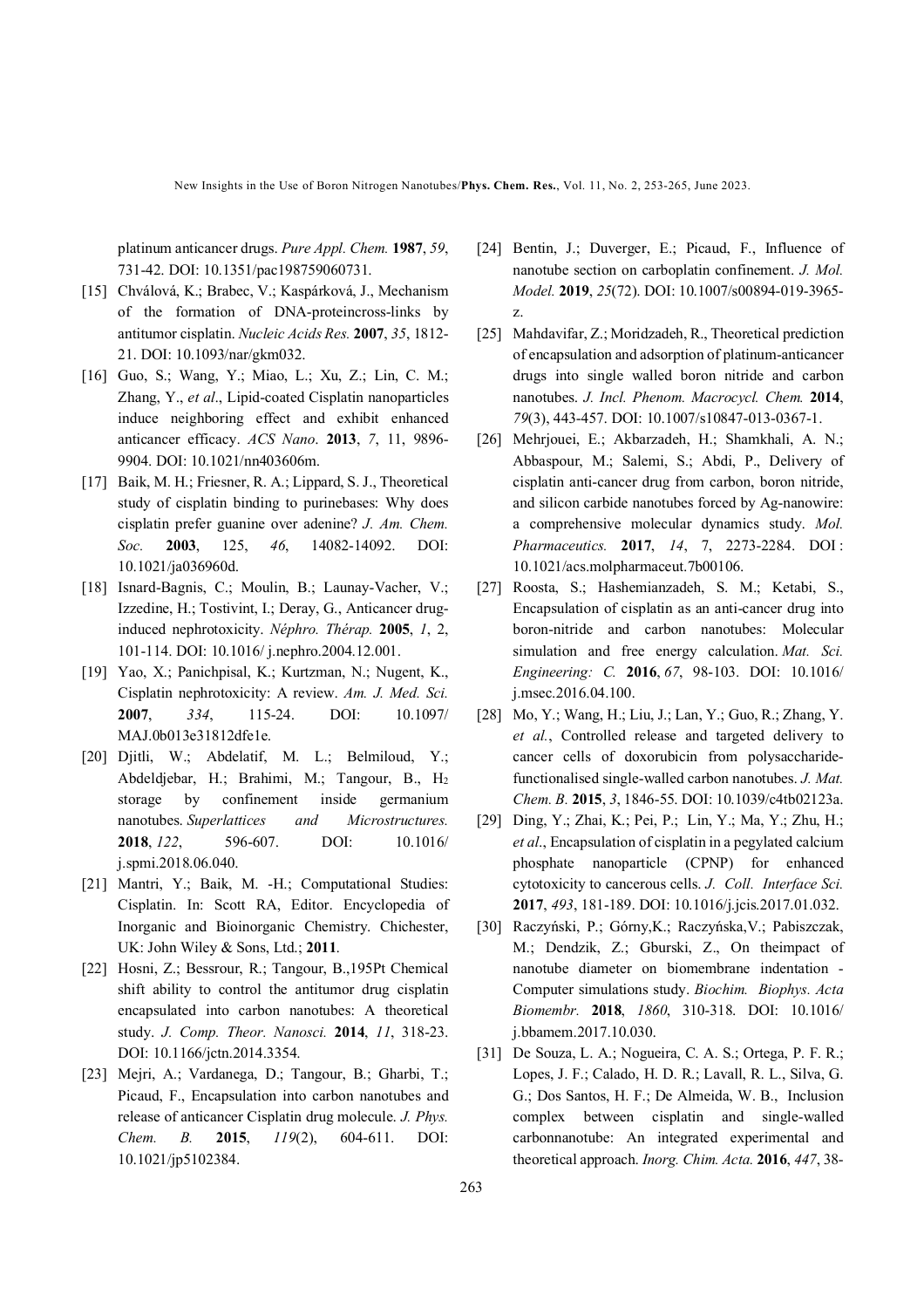44. DOI: 10.1016/j.ica.2016.03.034.

- [32] Georgieva, I.; Trendafilova, N.; Dodoff, N.; Kovacheva, D., DFT study of the molecularand crystal structure and vibrational analysis of cisplatin. *Spectrochim. Acta. Part A, Molecular and Biomolecular Spectrosc .***2017**, *176*, 58-66. DOI: 10.1016/j.saa.2017.01.008.
- [33] Zia, M. K.; Siddiqui, T.; Ali, S. S.; Ahsan, H.; Khan, F. H., Interaction of anti-cancer drug-cisplatin with major proteinase inhibitor-alpha-2-macroglobulin: Biophysical and thermodynamic analysis. *Int. J. Biol. Macromol.* **2018**, *116*, 721-727. DOI: 10.1016/ j.ijbiomac.2018.05.041.
- [34] Miranda, J. L.; Moura, L. C.; San Gil, R. A.; Cruz, M. T.; Silva, A. C.; Barbosa, Á. A., Experimental and theoretical studies on the complexes between cisplatin and guanidinoacetic acid. *Polyhedron.* **2015**, *102*, 313- 320. DOI: 10.1016/j.poly.2015.09.061.
- [35] Fadradi, M. A.; Movlarooy, T.; *Ab initio* study of adsorption of CO on BNNTs: For gas nanosensor applications. *Mat. Chem. Phys.* **2018**, *215*, 360-367. DOI: 10.1016/j.matchemphys.2018.04.102.
- [36] Oberoi, H. S.; Nukolova, N. V.; Kabanov, A. V.; Bronich, T. K., Nanocarriers for delivery of platinum anticancer drugs. *Adv Drug Del Rev.* **2013**, *65*(13-14), 1667-1685. DOI: 10.1016/j.addr.2013.09.014.
- [37] Hilder, T. A.; Gordon, D.; Chung, S. H., Boron nitride nanotubes selectively permeable to cations or anions. *Nano-Micro Small.* **2009**, *5*(24), 2870-2875. DOI: 10.1002/smll.200901229.
- [38] Mu, C.; Zhao, Q.; Xu, D.; Zhuang, Q.; Shao, Y., Silicon nanotube array/gold electrode for direct electrochemistry of cytochrome c. *J. Phys. Chem. B.,* **2007**, *111*(6), 1491-1495. DOI: 10.1021/jp0657944.
- [39] Ciofani, G.; Raffa, V.; Menciassi, A.; Cuschieri, A., Cytocompatibility, interactions, and uptake of polyethyleneimine‐coated boron nitride nanotubes by living cells: Confirmation of their potential for biomedical applications. *Biotech. Bioengineering.*  **2008**, *101*(4), 850-858. DOI: 10.1002/bit.21952.
- [40] Ciofani, G.; Raffa, V.; Menciassi, A.; Cuschieri, A., Folate functionalized boron nitride nanotubes and their selective uptake by glioblastoma multiforme cells: implications for their use as boron carriers in clinical

boron neutron capture therapy. *Nanoscale Res. Lett.* **2009**, *4*(2), 113-121. DOI: 10.1007/s11671-008-9210- 9.

- [41] Frey, J. T.; Doren, D. J, TubeGen 3.4; University of Delaware: Newark DE, **2011**. http://turin.nss.udel.edu/research/tubegenonline.html
- [42] Chai, J. D.; Head-Gordon, M., Long-range corrected hybrid density functionals with damped atom-atom dispersion corrections. *Phys. Chem. Chem. Phys.,* **2008**, *10*, 6615-6620. DOI: 10.1039/B810189B.
- [43] Yanai, T.; Tew, D. P.; Handy, N. C., A new hybrid exchange-correlation functional using the Coulombattenuating method (CAM-B3LYP). *Chem. Phys. Lett.* **2004**, *393*(1-3), 51-57. DOI: 10.1016/ j.cplett.2004.06.011.
- [44] Achou, L.; Al-Sayad, Y.; Doghmane, A., Modeling the binding energy of small gold clusters (Aun) using DFT methods for nanotechnological applications. Nano-*Struct. Nano-Object.* **2019**, *19*, 100376. DOI: 10.1016/j.nanoso.2019.100376.
- [45] Wang, Y.; Liu, Q.; Qiu, L.; Wang, T.; Yuan, H.; Lin, J.; Luo, S., Molecular structure, IR spectra, and chemical reactivity of cisplatin and transplatin: DFT studies, basis set effect and solvent effect. *Spectrochim Acta A Mol. Biomol. Spectrosc.* **2015**, *150*, 902-908. DOI: 10.1016/j.saa.2015.06.027.
- [46] Felah Gtari, W.; Tangour, B., F2 storage by confinement inside carbon nanotubes. *Can. J. Chem.* **2016**, *94*(1), 15-19. DOI: 10.1139/cjc-2015-0235.
- [47] Frisch, M. J.; Trucks, G. W.; Schlegel, H. B.; Scuseria, G. E.; Robb, M. A.; Cheeseman, J. R.; Fox, D. J., Gaussian09; Gaussian, Inc. Wallingford, CT. **2009**, *32*, 5648-5652.
- [48] Wang, Z.; Liu, Y. F.; Yan, H.; Tong, H.; Mei, Z., Theoretical investigations of the chiral transition of αamino acid confined in various sized armchair boron– nitride nanotubes. *J. Phys. Chem. A* **2017**, *121*(8), 1833-1840. DOI: 10.1021/acs.jpca.7b00079.
- [49] Khatti, Z.; Hashemianzadeh, S. M., Boron nitride nanotube as a delivery system for platinum drugs: Drug encapsulation and diffusion coefficient prediction. Eur. *J. Pharm. Sci.* **2016**, *88*, 291-297. DOI: 10.1016/ j.ejps.2016.04.011.
- [50] Wolinski, K.; Hinton, J. F.; Pulay, P., Efficient